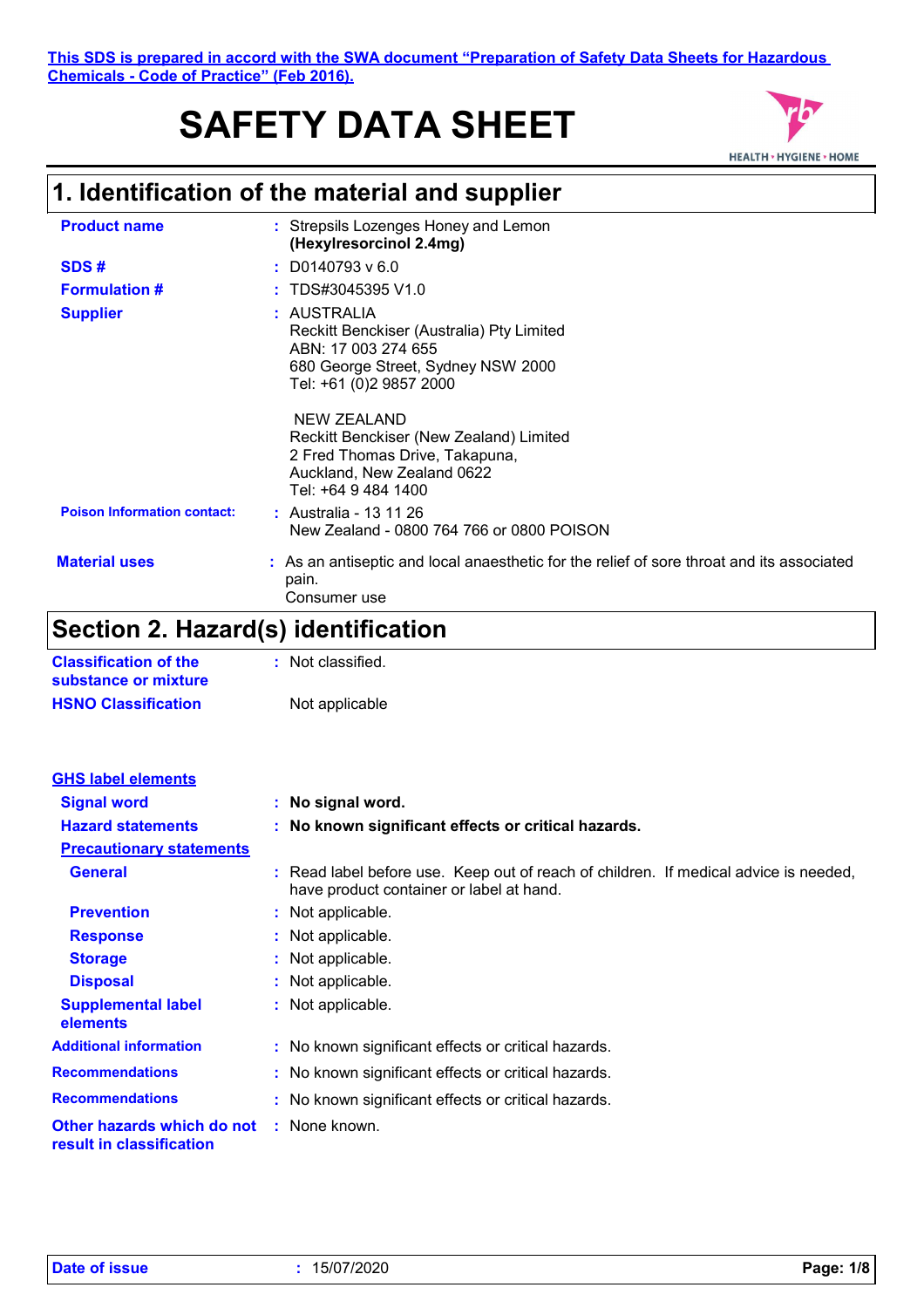### **Section 3. Composition and ingredient information**

**Substance/mixture :**

: Mixture

 **Other Non-hazardous ingredients to 100%**

**Occupational exposure limits, if available, are listed in Section 8.**

### **Section 4. First aid measures**

| <b>Description of necessary first aid measures</b> |                                                                                                                                                                                                                                                                                                                                                           |  |  |
|----------------------------------------------------|-----------------------------------------------------------------------------------------------------------------------------------------------------------------------------------------------------------------------------------------------------------------------------------------------------------------------------------------------------------|--|--|
| <b>Eye contact</b>                                 | : Immediately flush eyes with plenty of water, occasionally lifting the upper and lower<br>eyelids. Check for and remove any contact lenses. Get medical attention if irritation<br>occurs.                                                                                                                                                               |  |  |
| <b>Inhalation</b>                                  | : Remove victim to fresh air and keep at rest in a position comfortable for breathing.<br>Get medical attention if symptoms occur.                                                                                                                                                                                                                        |  |  |
| <b>Skin contact</b>                                | : Flush contaminated skin with plenty of water. Remove contaminated clothing and<br>shoes. Get medical attention if symptoms occur.                                                                                                                                                                                                                       |  |  |
| <b>Ingestion</b>                                   | : Wash out mouth with water. Remove victim to fresh air and keep at rest in a<br>position comfortable for breathing. If material has been swallowed and the exposed<br>person is conscious, give small quantities of water to drink. Do not induce vomiting<br>unless directed to do so by medical personnel. Get medical attention if symptoms<br>occur. |  |  |

#### **Most important symptoms/effects, acute and delayed**

| <b>Potential acute health effects</b> |                                                                                                                                |
|---------------------------------------|--------------------------------------------------------------------------------------------------------------------------------|
| Eye contact                           | : No known significant effects or critical hazards.                                                                            |
| <b>Inhalation</b>                     | : No known significant effects or critical hazards.                                                                            |
| <b>Skin contact</b>                   | : No known significant effects or critical hazards.                                                                            |
| <b>Ingestion</b>                      | : No known significant effects or critical hazards.                                                                            |
| <b>Over-exposure signs/symptoms</b>   |                                                                                                                                |
| Eye contact                           | : No specific data.                                                                                                            |
| <b>Inhalation</b>                     | : No specific data.                                                                                                            |
| <b>Skin contact</b>                   | : No specific data.                                                                                                            |
| <b>Ingestion</b>                      | : No specific data.                                                                                                            |
|                                       | Indication of immediate medical attention and special treatment needed, if necessary                                           |
| <b>Notes to physician</b>             | : Treat symptomatically. Contact poison treatment specialist immediately if large<br>quantities have been ingested or inhaled. |
| <b>Specific treatments</b>            | : No specific treatment.                                                                                                       |
| <b>Protection of first-aiders</b>     | : No action shall be taken involving any personal risk or without suitable training.                                           |

**See toxicological information (Section 11)**

### **Section 5. Fire-fighting measures**

| : Use an extinguishing agent suitable for the surrounding fire. |
|-----------------------------------------------------------------|
| : None known.                                                   |
| : No specific fire or explosion hazard.                         |
| : No specific data.                                             |
|                                                                 |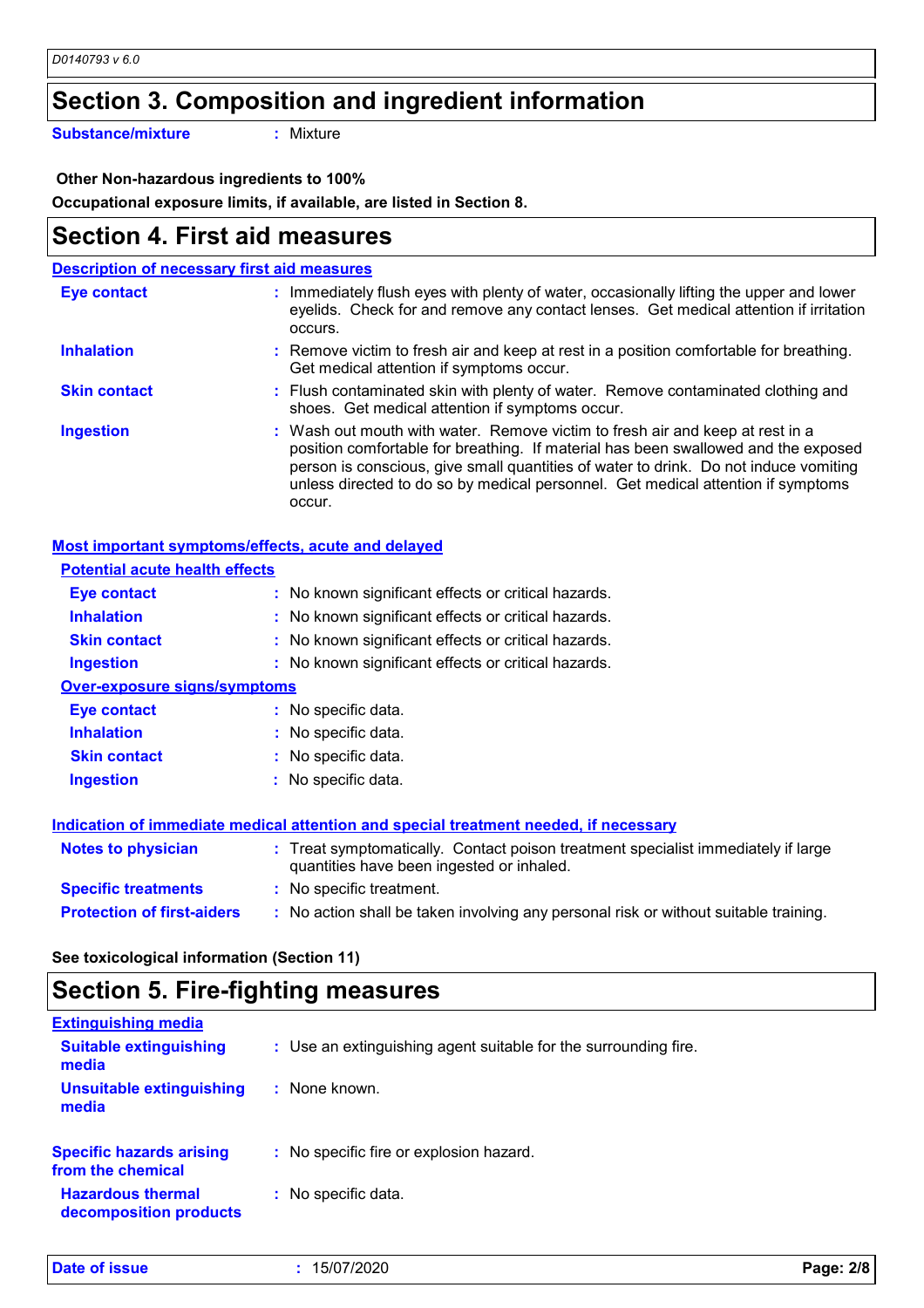### **Section 5. Fire-fighting measures**

| <b>Special protective actions</b><br>for fire-fighters | : Promptly isolate the scene by removing all persons from the vicinity of the incident if<br>there is a fire. No action shall be taken involving any personal risk or without<br>suitable training. |
|--------------------------------------------------------|-----------------------------------------------------------------------------------------------------------------------------------------------------------------------------------------------------|
| <b>Special protective actions</b><br>for fire-fighters | : Fire-fighters should wear appropriate protective equipment and self-contained<br>breathing apparatus (SCBA) with a full face-piece operated in positive pressure<br>mode.                         |

### **Section 6. Accidental release measures**

| <b>Personal precautions, protective equipment and emergency procedures</b> |  |                                                                                                                                                                                                                                                                                                                                                     |  |
|----------------------------------------------------------------------------|--|-----------------------------------------------------------------------------------------------------------------------------------------------------------------------------------------------------------------------------------------------------------------------------------------------------------------------------------------------------|--|
| For non-emergency<br>personnel                                             |  | : No action shall be taken involving any personal risk or without suitable training.<br>Evacuate surrounding areas. Keep unnecessary and unprotected personnel from<br>entering. Do not touch or walk through spilled material. Put on appropriate<br>personal protective equipment.                                                                |  |
|                                                                            |  | <b>For emergency responders</b> : If specialized clothing is required to deal with the spillage, take note of any<br>information in Section 8 on suitable and unsuitable materials. See also the<br>information in "For non-emergency personnel".                                                                                                   |  |
| <b>Environmental precautions</b>                                           |  | : Avoid dispersal of spilled material and runoff and contact with soil, waterways,<br>drains and sewers. Inform the relevant authorities if the product has caused<br>environmental pollution (sewers, waterways, soil or air).                                                                                                                     |  |
| <b>Methods and materials for containment and cleaning up</b>               |  |                                                                                                                                                                                                                                                                                                                                                     |  |
| <b>Small spill</b>                                                         |  | : Move containers from spill area. Vacuum or sweep up material and place in a<br>designated, labeled waste container. Dispose of via a licensed waste disposal<br>contractor.                                                                                                                                                                       |  |
| <b>Large spill</b>                                                         |  | : Move containers from spill area. Prevent entry into sewers, water courses,<br>basements or confined areas. Vacuum or sweep up material and place in a<br>designated, labeled waste container. Dispose of via a licensed waste disposal<br>contractor. Note: see Section 1 for emergency contact information and Section 13<br>for waste disposal. |  |

**See Section 1 for emergency contact information.**

**See Section 8 for information on appropriate personal protective equipment.**

**See Section 13 for additional waste treatment information.**

### **Section 7. Handling and storage**

| <b>Precautions for safe handling</b>                                             |                                                                                                                                                                                                                                                                                                                                                                                                                                                                                                                                                                                                                                                                       |
|----------------------------------------------------------------------------------|-----------------------------------------------------------------------------------------------------------------------------------------------------------------------------------------------------------------------------------------------------------------------------------------------------------------------------------------------------------------------------------------------------------------------------------------------------------------------------------------------------------------------------------------------------------------------------------------------------------------------------------------------------------------------|
| <b>Protective measures</b>                                                       | : Put on appropriate personal protective equipment (see Section 8).                                                                                                                                                                                                                                                                                                                                                                                                                                                                                                                                                                                                   |
| <b>Advice on general</b><br>occupational hygiene                                 | : Eating, drinking and smoking should be prohibited in areas where this material is<br>handled, stored and processed. Workers should wash hands and face before<br>eating, drinking and smoking. Remove contaminated clothing and protective<br>equipment before entering eating areas. See also Section 8 for additional<br>information on hygiene measures.                                                                                                                                                                                                                                                                                                         |
| <b>Conditions for safe storage,</b><br>including any<br><b>incompatibilities</b> | : Do not store above the following temperature: $25^{\circ}$ C (77 $^{\circ}$ F). Store in accordance<br>with local regulations. Store in original container protected from direct sunlight in a<br>dry, cool and well-ventilated area, away from incompatible materials (see Section 10)<br>and food and drink. Keep container tightly closed and sealed until ready for use.<br>Containers that have been opened must be carefully resealed and kept upright to<br>prevent leakage. Do not store in unlabeled containers. Use appropriate<br>containment to avoid environmental contamination. See Section 10 for incompatible<br>materials before handling or use. |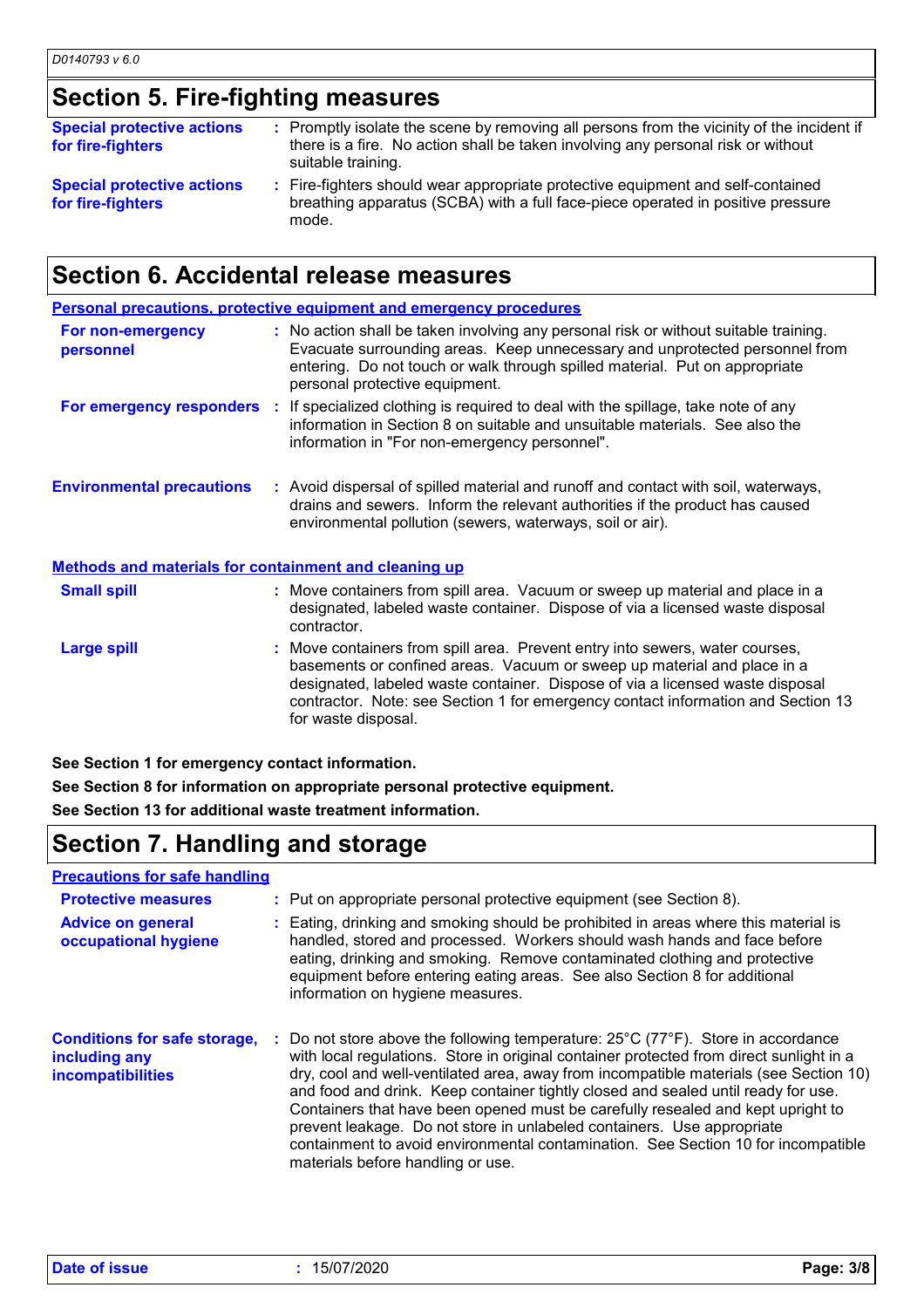# **Section 8. Exposure controls and personal protection**

| <b>Control parameters</b>                  |                                                                                                                                                                                                                                                                                                                                                                                                   |
|--------------------------------------------|---------------------------------------------------------------------------------------------------------------------------------------------------------------------------------------------------------------------------------------------------------------------------------------------------------------------------------------------------------------------------------------------------|
| <b>Australia</b>                           |                                                                                                                                                                                                                                                                                                                                                                                                   |
| <b>Occupational exposure limits</b>        |                                                                                                                                                                                                                                                                                                                                                                                                   |
| None.                                      |                                                                                                                                                                                                                                                                                                                                                                                                   |
| <b>New Zealand</b>                         |                                                                                                                                                                                                                                                                                                                                                                                                   |
| <b>Occupational exposure limits</b>        | : No exposure standard allocated.                                                                                                                                                                                                                                                                                                                                                                 |
| <b>Appropriate engineering</b><br>controls | : Good general ventilation should be sufficient to control worker exposure to airborne<br>contaminants.                                                                                                                                                                                                                                                                                           |
| <b>Environmental exposure</b><br>controls  | : Emissions from ventilation or work process equipment should be checked to ensure<br>they comply with the requirements of environmental protection legislation. In some<br>cases, fume scrubbers, filters or engineering modifications to the process<br>equipment will be necessary to reduce emissions to acceptable levels.                                                                   |
| <b>Individual protection measures</b>      |                                                                                                                                                                                                                                                                                                                                                                                                   |
| <b>Hygiene measures</b>                    | : Wash hands, forearms and face thoroughly after handling chemical products, before<br>eating, smoking and using the lavatory and at the end of the working period.<br>Appropriate techniques should be used to remove potentially contaminated clothing.<br>Wash contaminated clothing before reusing. Ensure that eyewash stations and<br>safety showers are close to the workstation location. |
| <b>Eye/face protection</b>                 | : Safety eyewear complying with an approved standard should be used when a risk<br>assessment indicates this is necessary to avoid exposure to liquid splashes, mists,<br>gases or dusts. If contact is possible, the following protection should be worn,<br>unless the assessment indicates a higher degree of protection: safety glasses with<br>side-shields.                                 |
| <b>Skin protection</b>                     |                                                                                                                                                                                                                                                                                                                                                                                                   |
| <b>Hand protection</b>                     | : Chemical-resistant, impervious gloves complying with an approved standard should<br>be worn at all times when handling chemical products if a risk assessment indicates<br>this is necessary.                                                                                                                                                                                                   |
| <b>Body protection</b>                     | : Personal protective equipment for the body should be selected based on the task<br>being performed and the risks involved and should be approved by a specialist<br>before handling this product.                                                                                                                                                                                               |
| <b>Other skin protection</b>               | : Appropriate footwear and any additional skin protection measures should be<br>selected based on the task being performed and the risks involved and should be<br>approved by a specialist before handling this product.                                                                                                                                                                         |
| <b>Respiratory protection</b>              | Based on the hazard and potential for exposure, select a respirator that meets the<br>appropriate standard or certification. Respirators must be used according to a<br>respiratory protection program to ensure proper fitting, training, and other important<br>aspects of use.                                                                                                                 |

### **Section 9. Physical and chemical properties**

| <b>Appearance</b>                |                                                       |
|----------------------------------|-------------------------------------------------------|
| <b>Physical state</b>            | : Solid. [Circular lozenges]                          |
| <b>Color</b>                     | : Yellowish-brown.                                    |
| Odor                             | : Not available.                                      |
| <b>Odor threshold</b>            | $:$ Not available.                                    |
| pH                               | $:$ Not available.                                    |
| <b>Melting point</b>             | : Not available.                                      |
| <b>Boiling point</b>             | $:$ Not available.                                    |
| <b>Flash point</b>               | : Closed cup: $>93.3^{\circ}$ C ( $>199.9^{\circ}$ F) |
| <b>Evaporation rate</b>          | : Not available.                                      |
| <b>Flammability (solid, gas)</b> | : Not available.                                      |
|                                  |                                                       |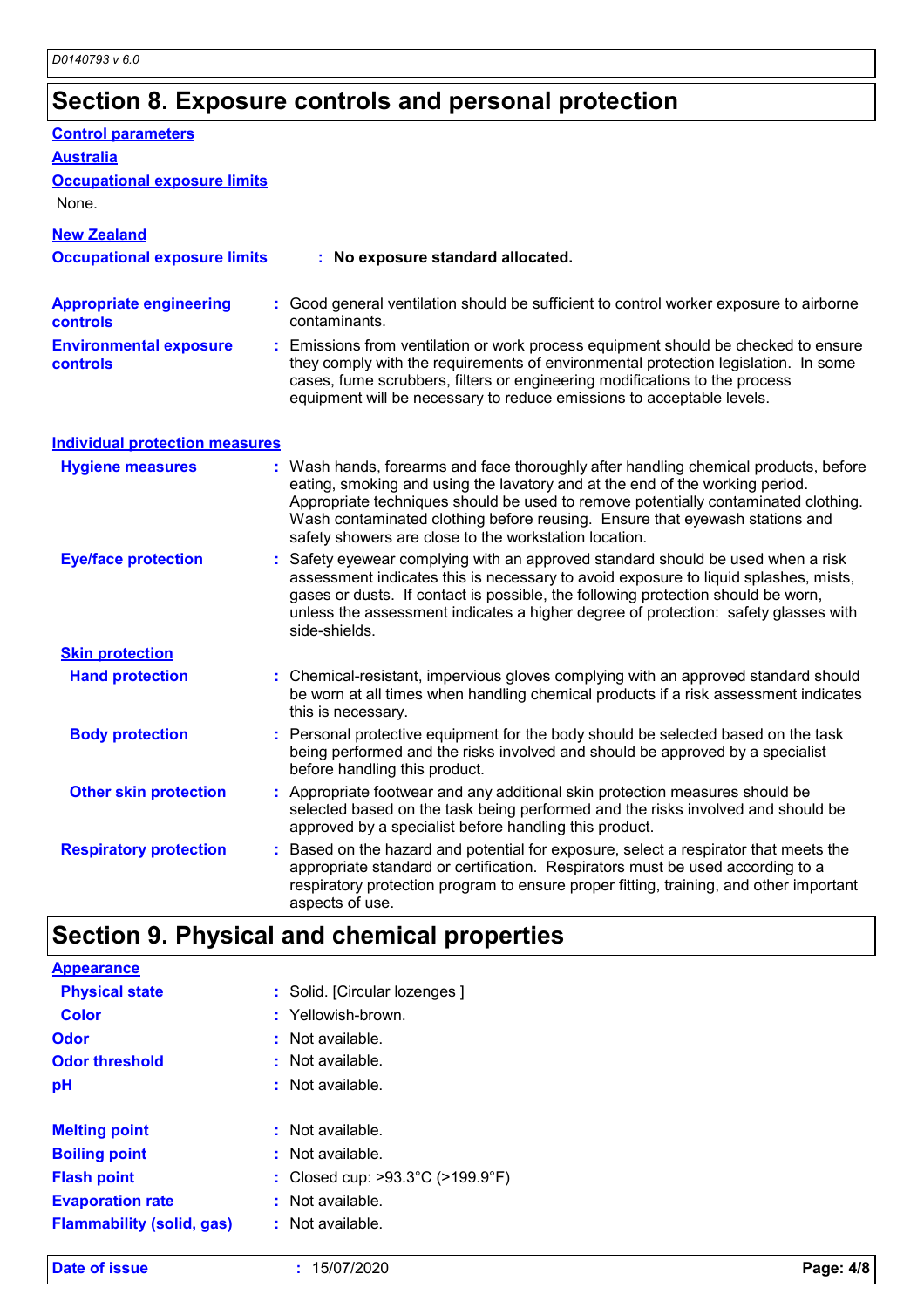### **Section 9. Physical and chemical properties**

| Lower and upper explosive<br>(flammable) limits   | : Not available.                                                                                           |
|---------------------------------------------------|------------------------------------------------------------------------------------------------------------|
| <b>Vapor pressure</b>                             | $:$ Not available.                                                                                         |
| <b>Vapor density</b>                              | $:$ Not available.                                                                                         |
| <b>Relative density</b>                           | $:$ Not available.                                                                                         |
| <b>Solubility</b>                                 | : Easily soluble in the following materials: hot water.<br>Soluble in the following materials: cold water. |
| <b>Solubility in water</b>                        | $:$ Not available.                                                                                         |
| <b>Partition coefficient: n-</b><br>octanol/water | $:$ Not available.                                                                                         |
| <b>Auto-ignition temperature</b>                  | : Not available.                                                                                           |
| <b>Decomposition temperature</b>                  | $:$ Not available.                                                                                         |
| <b>Viscosity</b>                                  | : Not available.                                                                                           |
| Flow time (ISO 2431)                              | : Not available.                                                                                           |

## **Section 10. Stability and reactivity**

| <b>Reactivity</b>                            | : No specific test data related to reactivity available for this product or its ingredients.              |
|----------------------------------------------|-----------------------------------------------------------------------------------------------------------|
| <b>Chemical stability</b>                    | : The product is stable.                                                                                  |
| <b>Possibility of hazardous</b><br>reactions | : Under normal conditions of storage and use, hazardous reactions will not occur.                         |
| <b>Conditions to avoid</b>                   | : No specific data.                                                                                       |
| <b>Incompatible materials</b>                | : No specific data.                                                                                       |
| <b>Hazardous decomposition</b><br>products   | : Under normal conditions of storage and use, hazardous decomposition products<br>should not be produced. |

## **Section 11. Toxicological information**

| Date of issue               | : 15/07/2020                                                        | Page: 5/8 |
|-----------------------------|---------------------------------------------------------------------|-----------|
| <b>Conclusion/Summary</b>   | : Based on available data, the classification criteria are not met. |           |
| Not available.              |                                                                     |           |
| <b>Mutagenicity</b>         |                                                                     |           |
| <b>Respiratory</b>          | Based on available data, the classification criteria are not met.   |           |
| <b>Skin</b>                 | : Based on available data, the classification criteria are not met. |           |
| <b>Conclusion/Summary</b>   |                                                                     |           |
| Not available.              |                                                                     |           |
| <b>Sensitization</b>        |                                                                     |           |
| <b>Respiratory</b>          | Based on available data, the classification criteria are not met.   |           |
| <b>Eyes</b>                 | Based on available data, the classification criteria are not met.   |           |
| <b>Skin</b>                 | Based on available data, the classification criteria are not met.   |           |
| <b>Conclusion/Summary</b>   |                                                                     |           |
| Not available.              |                                                                     |           |
| <b>Irritation/Corrosion</b> |                                                                     |           |
| <b>Conclusion/Summary</b>   | : Based on available data, the classification criteria are not met. |           |
| Not available.              |                                                                     |           |
| <b>Acute toxicity</b>       |                                                                     |           |
|                             |                                                                     |           |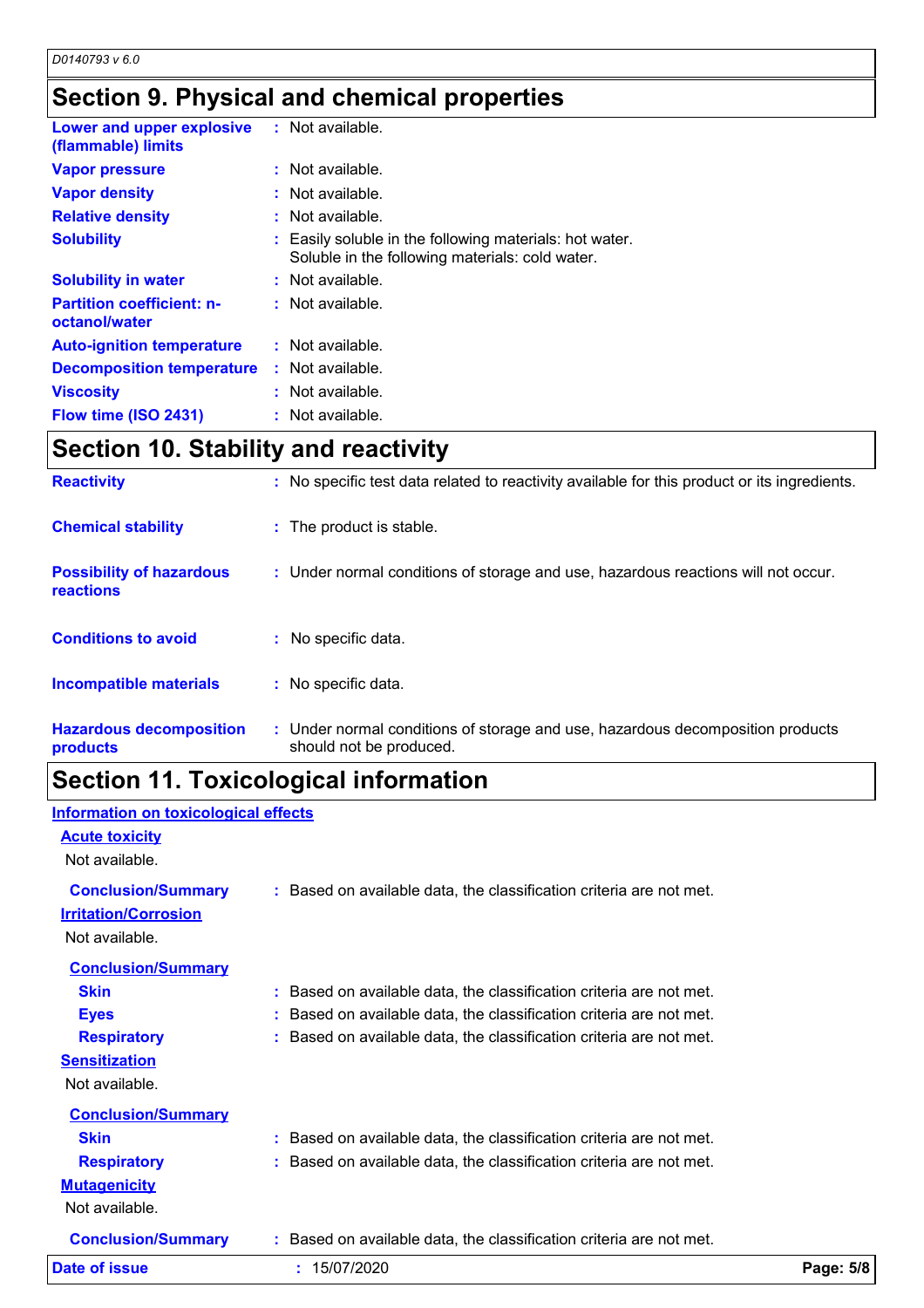# **Section 11. Toxicological information**

| <b>Carcinogenicity</b><br>Not available.                                    |                                                                                          |
|-----------------------------------------------------------------------------|------------------------------------------------------------------------------------------|
| <b>Conclusion/Summary</b><br><b>Reproductive toxicity</b><br>Not available. | : Based on available data, the classification criteria are not met.                      |
| <b>Conclusion/Summary</b><br><b>Teratogenicity</b><br>Not available.        | : Based on available data, the classification criteria are not met.                      |
| <b>Specific target organ toxicity (single exposure)</b><br>Not available.   | Conclusion/Summary : Based on available data, the classification criteria are not met.   |
| <b>Specific target organ toxicity (repeated exposure)</b><br>Not available. |                                                                                          |
| <b>Aspiration hazard</b><br>Not available.                                  |                                                                                          |
| <b>Information on the likely</b><br>routes of exposure                      | : Not available.                                                                         |
| <b>Potential acute health effects</b>                                       |                                                                                          |
| <b>Eye contact</b>                                                          | : No known significant effects or critical hazards.                                      |
| <b>Inhalation</b>                                                           | : No known significant effects or critical hazards.                                      |
| <b>Skin contact</b>                                                         | : No known significant effects or critical hazards.                                      |
| <b>Ingestion</b>                                                            | : No known significant effects or critical hazards.                                      |
|                                                                             | <b>Symptoms related to the physical, chemical and toxicological characteristics</b>      |
| <b>Eye contact</b>                                                          | : No specific data.                                                                      |
| <b>Inhalation</b>                                                           | : No specific data.                                                                      |
| <b>Skin contact</b>                                                         | : No specific data.                                                                      |
| <b>Ingestion</b>                                                            | : No specific data.                                                                      |
|                                                                             | Delayed and immediate effects and also chronic effects from short and long term exposure |
| <b>Short term exposure</b>                                                  |                                                                                          |
| <b>Potential immediate</b><br>effects                                       | : Not available.                                                                         |
| <b>Potential delayed effects</b>                                            | : Not available.                                                                         |
| <b>Long term exposure</b><br><b>Potential immediate</b><br>effects          | : Not available.                                                                         |
| <b>Potential delayed effects</b>                                            | $:$ Not available.                                                                       |
| <b>Potential chronic health effects</b>                                     |                                                                                          |
| Not available.                                                              |                                                                                          |
| <b>Conclusion/Summary</b>                                                   | : Based on available data, the classification criteria are not met.                      |
| General                                                                     | No known significant effects or critical hazards.                                        |
| <b>Carcinogenicity</b>                                                      | No known significant effects or critical hazards.                                        |
| <b>Mutagenicity</b>                                                         | No known significant effects or critical hazards.                                        |
| <b>Teratogenicity</b>                                                       | No known significant effects or critical hazards.                                        |
| <b>Developmental effects</b>                                                | No known significant effects or critical hazards.                                        |
|                                                                             |                                                                                          |

**Date of issue :** 15/07/2020 **Page: 6/8**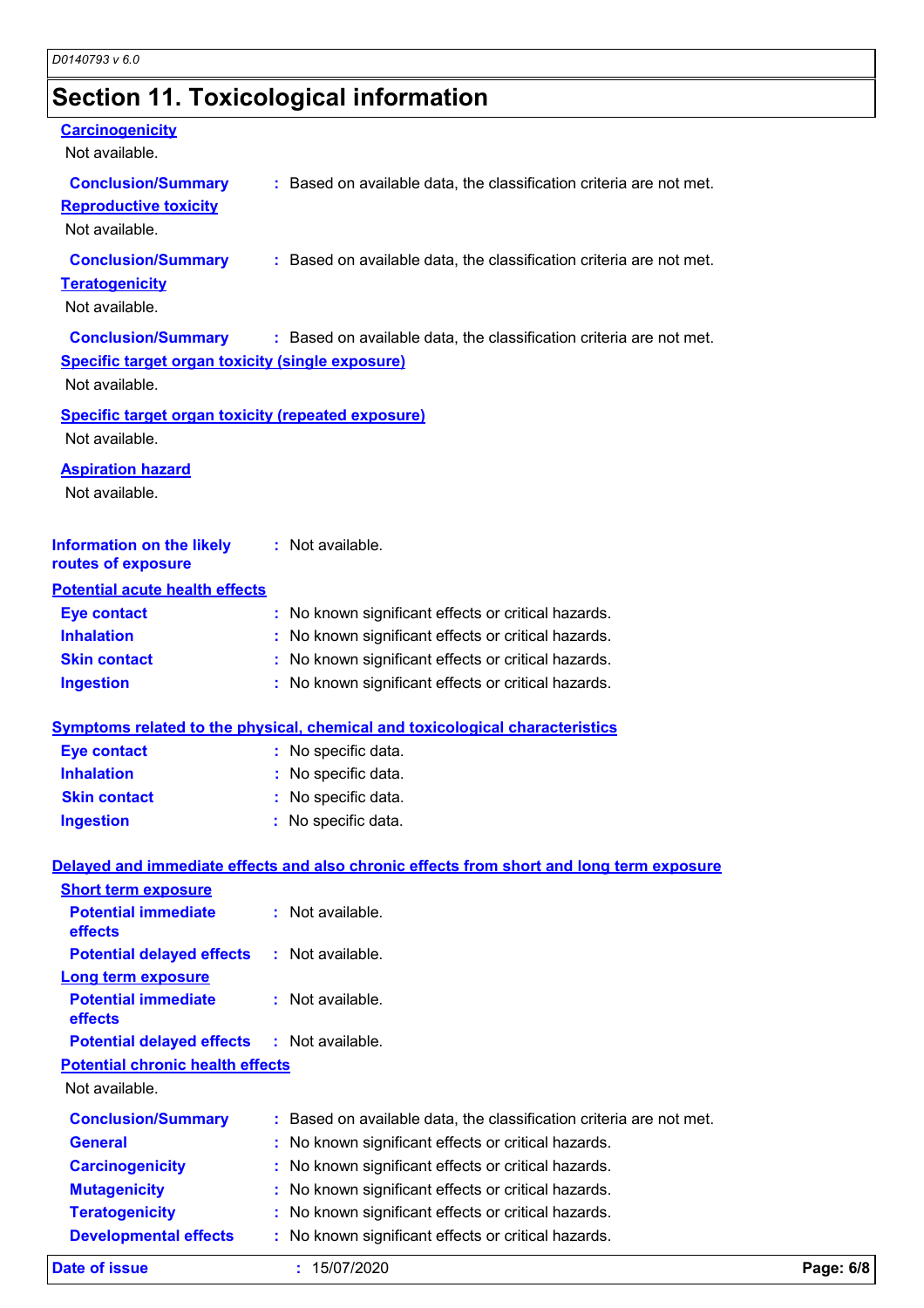### **Section 11. Toxicological information**

**Fertility effects** : No known significant effects or critical hazards.

#### **Numerical measures of toxicity**

#### **Acute toxicity estimates**

Not available.

### **Section 12. Ecological information**

#### **Toxicity**

Not available.

#### **Persistence and degradability**

Not available.

### **Bioaccumulative potential**

Not available.

#### **Mobility in soil**

**Soil/water partition coefficient (Koc) :** Not available.

#### **Other adverse effects** : No known significant effects or critical hazards.

### **Section 13. Disposal considerations**

The generation of waste should be avoided or minimized wherever possible. Disposal of this product, solutions and any by-products should at all times comply with the requirements of environmental protection and waste disposal legislation and any regional local authority requirements. Dispose of surplus and nonrecyclable products via a licensed waste disposal contractor. Waste should not be disposed of untreated to the sewer unless fully compliant with the requirements of all authorities with jurisdiction. Waste packaging should be recycled. Incineration or landfill should only be considered when recycling is not feasible. This material and its container must be disposed of in a safe way. Empty containers or liners may retain some product residues. Avoid dispersal of spilled material and runoff and contact with soil, waterways, drains and sewers. **Disposal methods :**

### **Section 14. Transport information**

|                                      | <b>ADG</b>               | <b>ADR/RID</b> | <b>IMDG</b>              | <b>IATA</b>    |
|--------------------------------------|--------------------------|----------------|--------------------------|----------------|
| <b>UN number</b>                     | Not regulated.           | Not regulated. | Not regulated.           | Not regulated. |
| <b>UN proper</b><br>shipping name    |                          |                |                          |                |
| <b>Transport hazard</b><br>class(es) | $\overline{\phantom{a}}$ |                | $\overline{\phantom{0}}$ |                |
| <b>Packing group</b>                 | $\blacksquare$           |                | $\overline{\phantom{0}}$ |                |
| <b>Environmental</b><br>hazards      | No.                      | No.            | No.                      | No.            |

**Date of issue :** 15/07/2020 **Page: 7/8**